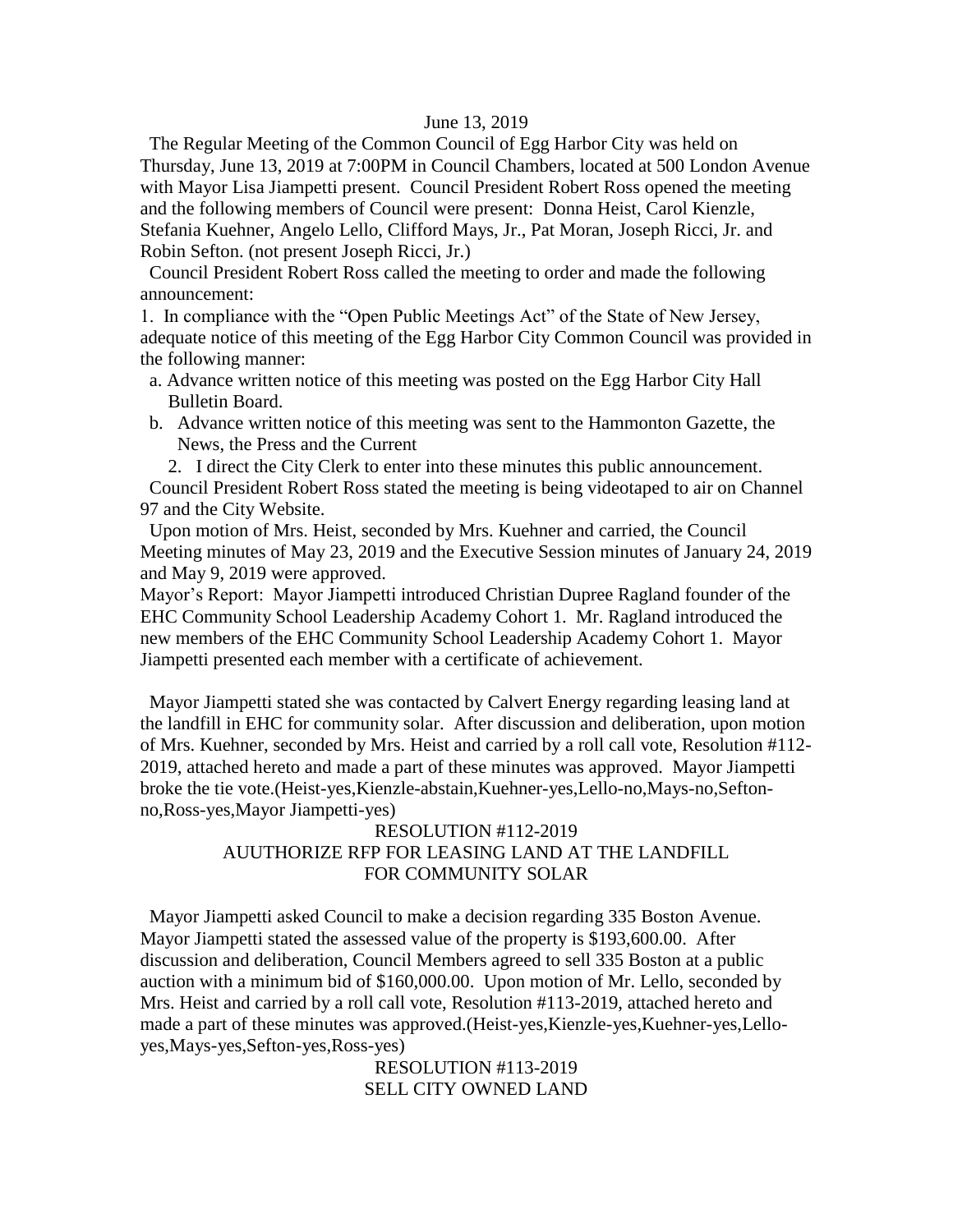## 335 BOSTON AVENUE

Mayor Jiampetti gave the EHC Lake Report.

### Committee Chair Reports:

Council Pres. Ross stated he would like to set up a meeting with the Code Enforcement Committee. Councilman Moran stated the pavilion in Lincoln Park has been vandalized. Mr. Moran stated many of the pickets have been knocked out and the EHC DPW is in the process of replacing them. Councilwoman Kuehner stated she would like to have the EHC DPW remove all the bushes around City Hall. City Clerk Meg Steeb stated Jerry Gleason asked her to relay to Council about removing all the bushes around City Hall. Ms. Steeb stated Mr. Gleason feels the City should have a plan in place before the EHC DPW removes all the bushes. Council agreed to have the Property Committee meet to discuss how the bush removal should be handled. Councilwoman Heist stated the Ordinance Committee is working on amending the Vacant Property Ordinance and should be ready to introduce at the next Council meeting on June 27, 2019. Councilman Lello stated he attended the last EHC School Board Meeting and gave an update on the meeting.

Police Department Report: Lt. Hutton stated he did not have a report tonight and asked if anyone had any questions. Mr. Moran asked when bicycle patrol would start and Lt. Hutton stated it will be soon, the department is waiting for the uniforms. City Clerk Meg Steeb asked Lt. Hutton to give an update on the stolen grates on Philadelphia Avenue. Lt. Hutton stated the PD is currently working on obtaining video footage along Philadelphia Avenue.

CFO Report: N/A Jodi Kahn on maternity leave.

City Clerk Report: City Clerk Meg Steeb stated she needed to add two liquor license to #12 on tonight's agenda. Ms. Steeb stated should would like to add 975 Holdings LLC and Hamys Bar Grill Inc. Upon motion of Mrs. Kuehner, seconded by Mrs. Heist and carried, Resolution #114-2019, attached hereto and made a part of these minutes was approved.

#### RESOLUTION #114-2019

RENEW LIQUOR LICENSES FOR JULY 1, 2019 THROUGH JUNE 30, 2020

City Attorney Report: N/A

Engineer Report: EHC Engineer Ryan McGowan gave an update on ongoing projects in the City.

 Upon motion of Mrs. Kuehner, seconded by Mr. Lello and carried, Resolution #115- 2019, attached hereto and made a part of these minutes was approved.

#### RESOLUTION #115-2019

PERSON TO PERSON LIQUOR LICENSE TRANSFER – MARCAP TO JODAZ Councilman Clifford Mays, Jr. left the meeting and did not return.

 Upon motion of Mrs. Kuehner, seconded by Mrs. Sefton and carried, Resolution #116- 2019, attached hereto and made a part of these minutes was approved.

> RESOLUTION #116-2019 AMENDING RESOLUTION #89-2019